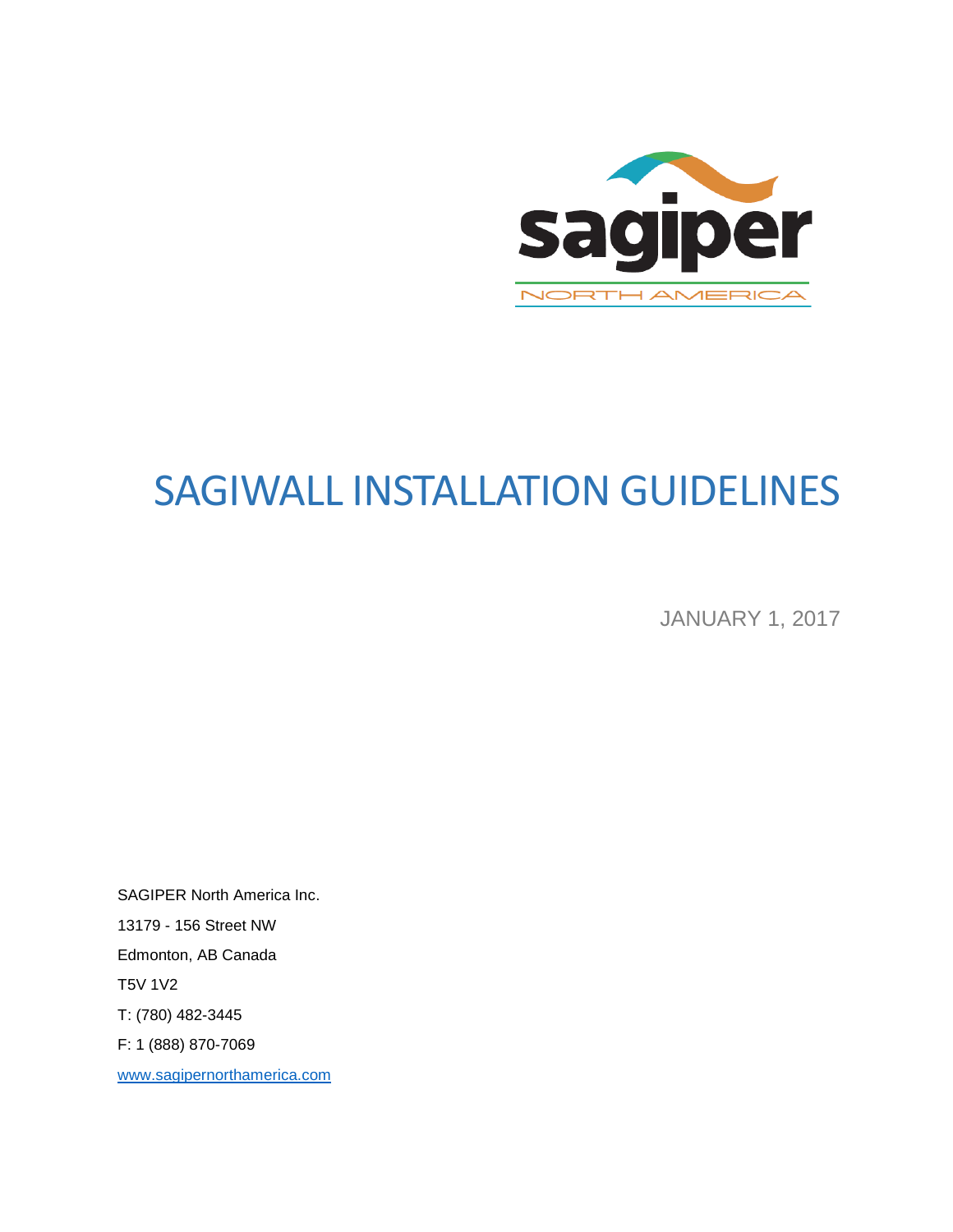

# INTRODUCTION

This guide has been prepared and intended for individuals with moderate to extensive knowledge of basic building practices. Appropriate protective eye wear should always be used when cutting. Warranty may be voided if proper application and installation practices are not followed.

Although relatively simple to install, SAGIWALL requires compliance with some fundamental building practices for standard exterior cladding installations, described in this guide.

The information provided in this document is offered in good faith and believed to be reliable, but is made without warranty, express or implied, as to merchantability or fitness for a particular purpose. Readers should review this document in conjunction with their design professional's advice, construction drawings, manufacturer's technical literature, building code, and fire code. Sagiper North America Inc. does not assume any responsibility for reader's compliance with applicable laws and regulations.

NOTE: Where the terms "recommend" or "should" are used in this guide, the associated step is optional for installing cladding. The step represents an installation best practice. Where the terms "required" or "must" are used, the associated step is a necessary part of the installation process and must be followed.

# SAGIWALL Features and Properties

SAGIWALL boards are extruded PVC, which is a thermoplastic resin and is one of the most widely used plastics in the world. PVC is highly resistant to cracking, twisting, and warping. Unlike wood, it will never rot or support mold or mildew, and is also impervious to insects.

# SAGIWALL Boards

SAGIWALL boards are available in a 6" (150 mm) channeled groove profile and a 6" (150) V-groove profile, similar to a traditional wood Tongue & Groove or Lap siding board profile. The panels come in 12' (3660 mm) and 19' (5790 mm) nominal lengths.





Figure 1, SAGIWALL Channeled Board Profile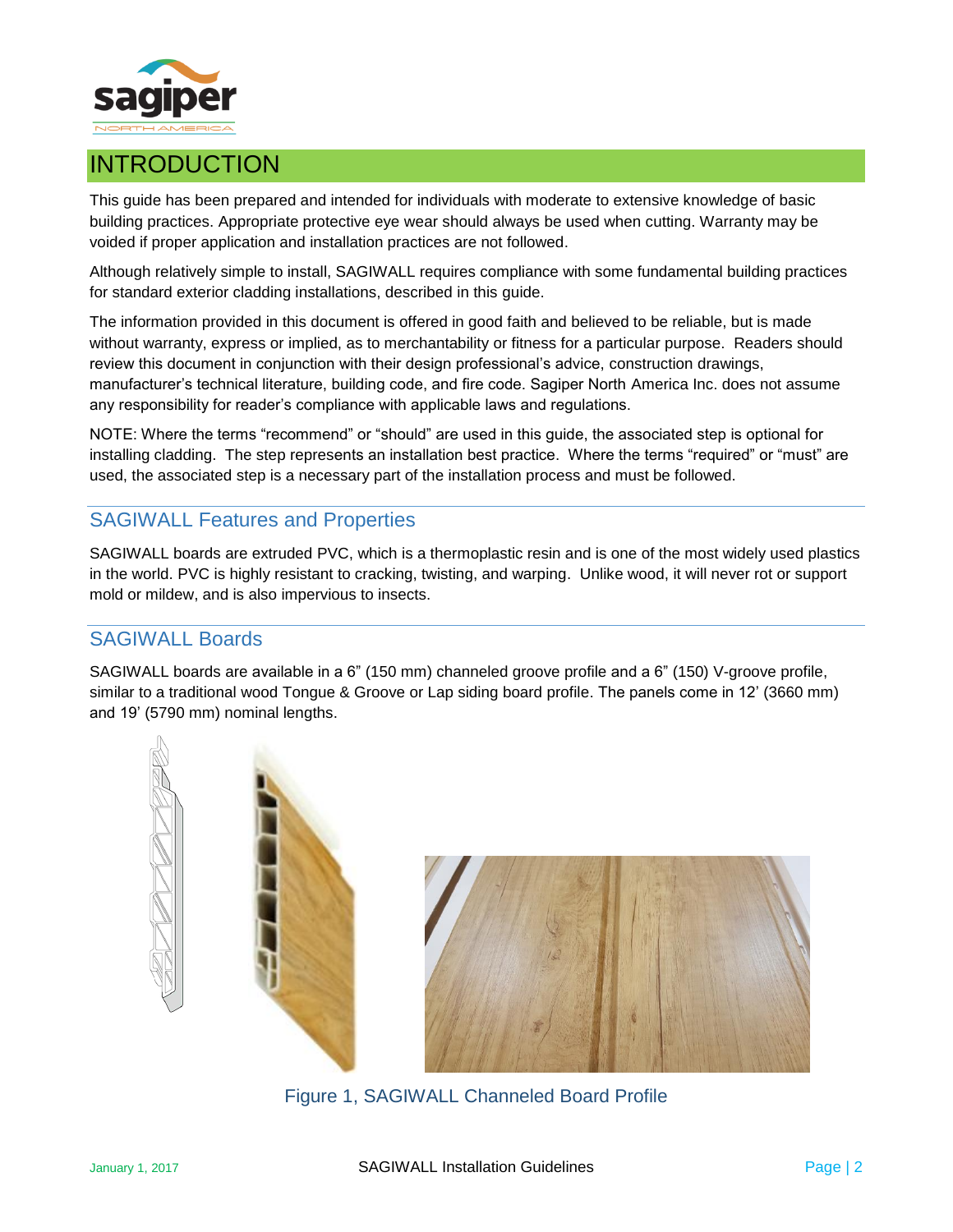

Figure 1.1, SAGIWALL V-Groove Board Profile

# SAGIWALL Accessories

Sagiper offers SAGIWALL accessory profiles that enable the project to be completed that are coordinated, color matching, and specifically designed for SAGIWALL boards.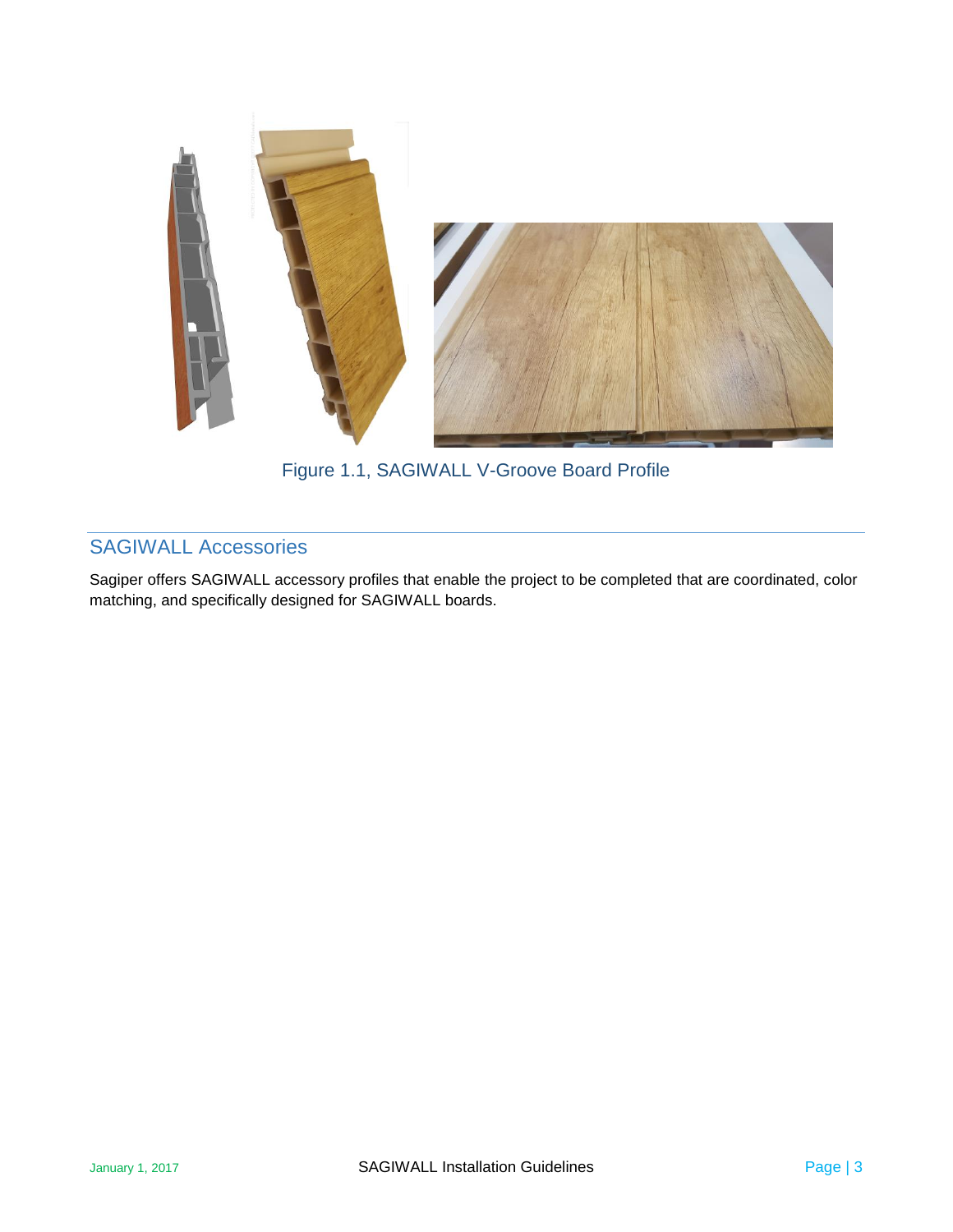

Figure 2, J-Mold Trim

<span id="page-3-0"></span>2-piece trim, aluminum with decorative film, 1 3/8" (35 mm) x 12' (3,660 mm) long and 19' (5,790 mm) long, composed of female base trim and male finishing cap.



Figure 3, H-Mold Trim

<span id="page-3-1"></span>2-piece trim, aluminum with decorative film, 2 3/8" (60 mm) x 12' (3,660 mm) long and 19' (5,790 mm) long, composed of female base trim and male finishing cap.









Figure 4, Outside Corner Trim

2-piece trim, aluminum with decorative film, 1 3/8" (35 mm) x 1 3/8" (35 mm) x 12' (3,660mm) long and 19' (5,790 mm) long, composed of female base trim and male finishing cap.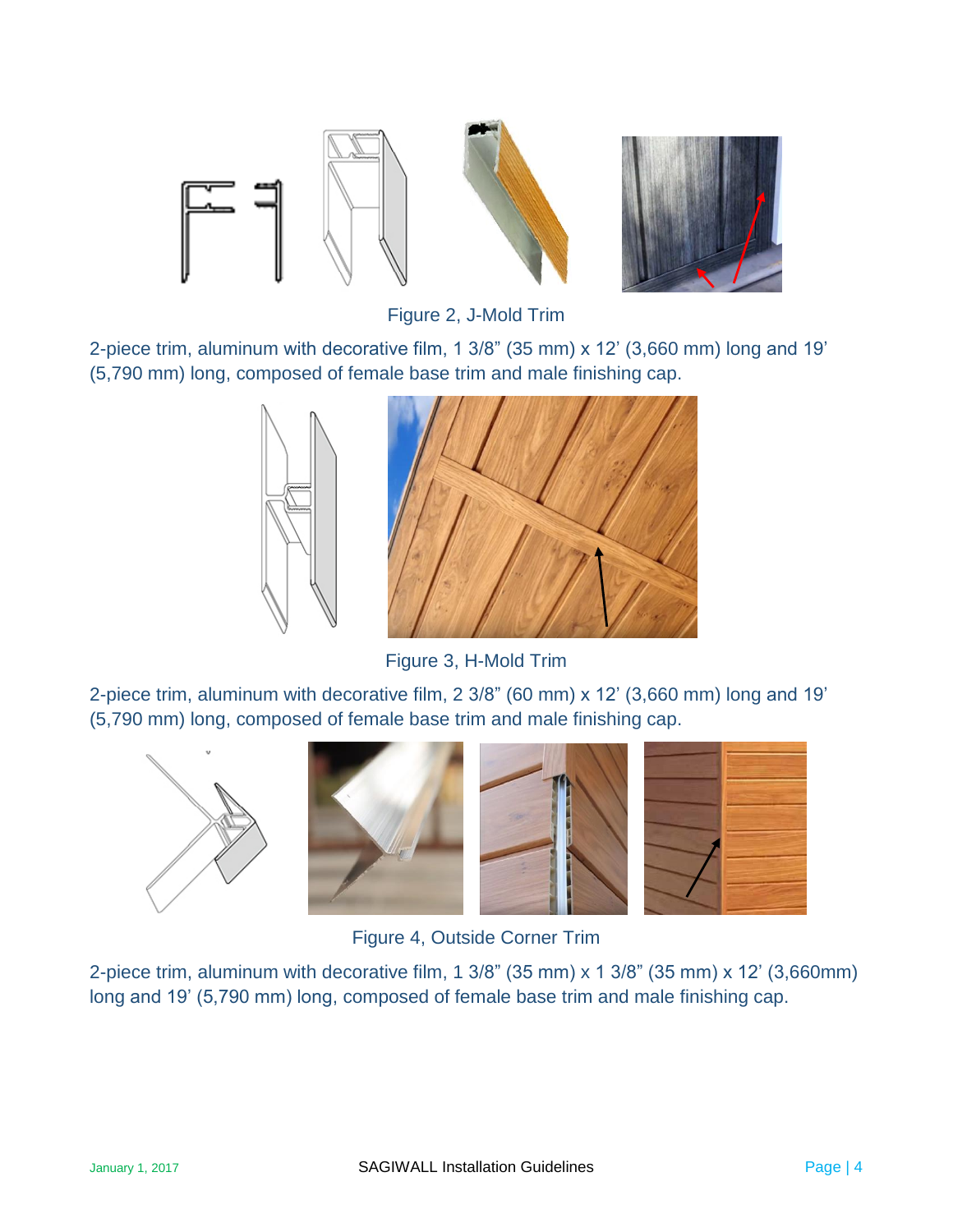

Figure 5, Starter Strip

1-piece accessory, aluminum, ½" (13 mm) x 5/16" (8 mm) x 1 3/8" (35 mm) x 12' (3,660 mm) long and 19' (5,790mm) long



#### Sagiper Touch-Up Pen

# WARNINGS AND SAFETY

#### Fire and Heat Sources

 $\Box$  All PVC products can be damaged by excessive heat. Keep a safe distance between SAGIWALL and heat sources, such as fireplaces, barbeques, and fire pits.

#### Protection of Installer

Wear and use appropriate Personal Protective Equipment (PPE), take all necessary precautions to protect eyes, wear gloves as required to protect from sharp edges and corners. If exposure to air-borne particulates occurs wear an appropriate dust mask. The OHS Code describes further requirements.

# GLOSSARY

**Casing**: Molding used to trim door and window openings at the jambs. Also referred to as "window surround", "door surround", or "brickmold".

**Channel**: The recessed area of an accessory trim piece, where cladding boards are inserted. Channels can also refer to the entire trim piece itself, and are named for the letter of the alphabet their profile resembles (e.g., J-mold trim/J-trim, H-Mold Trim, etc.).

**Course**: A single row of boards, running the full length of the building; or in the case of a vertical installation, from top to bottom.

**Drip Cap or Head Flashing**: Horizontal flashing or a similar accessory, located over exterior door or window frames to divert rainwater away from the building.

**Face**: The visible side of a board once the board is installed.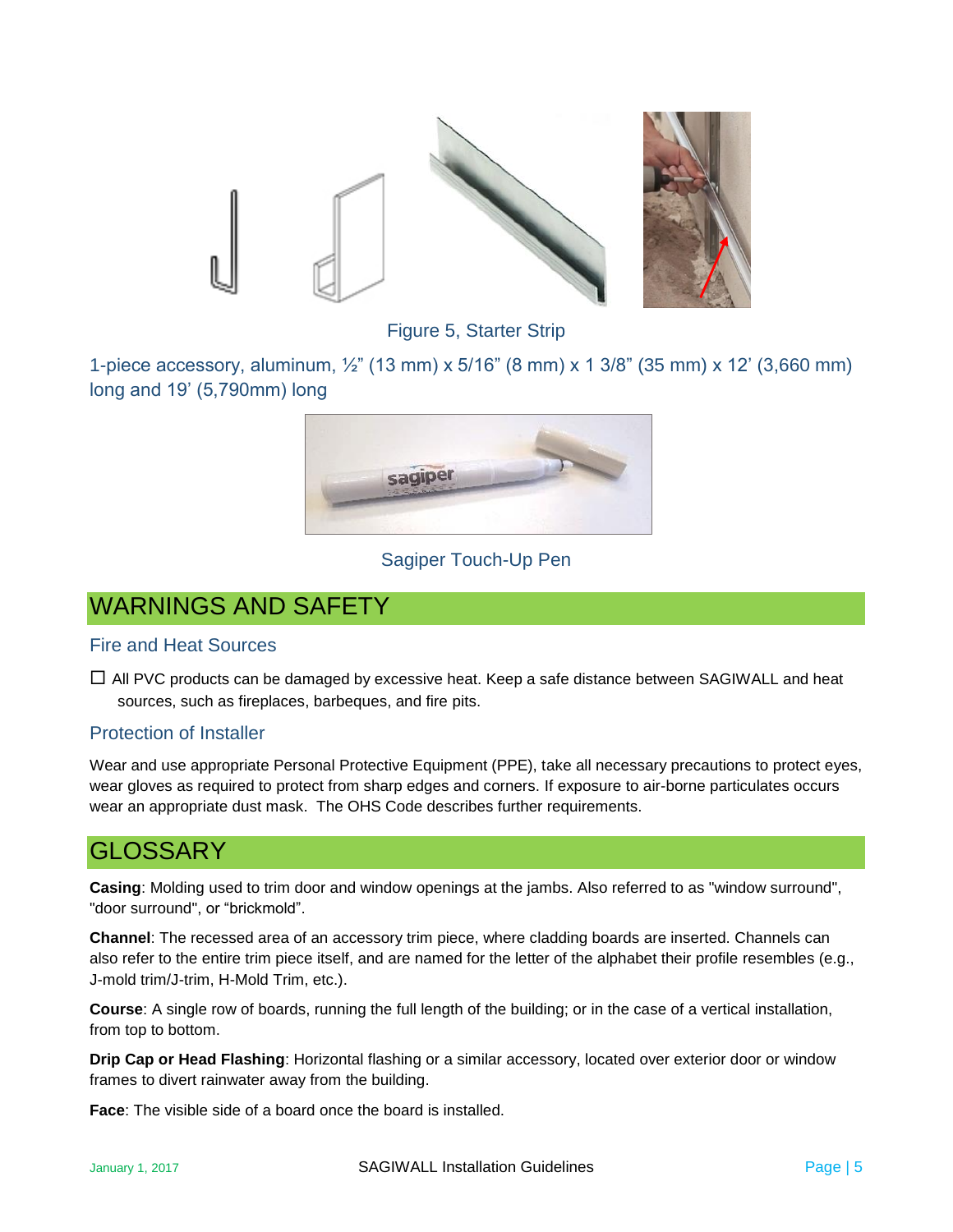**Face-Nailing**: The action of fastening directly through the "face" side of a board (instead of nailing through the hem slot). Face nailing is NOT recommended for SAGIWALL installations.

**Flashing**: A thin, impervious material (often metal) located around exterior wall openings, windows, doors and under/behind J-mold trim, to shed the draining water away from the building.

**Mitre**: A diagonal cut, beveled to a specific angle (usually 45°). Sometimes miter cuts are made to cladding or soffit boards, to provide a neater installed appearance.

**Nailing Flange or Hem**: The section of board or accessory where the fastening slots are located.

**Rain Screen:** A method of constructing exterior walls with the cladding separated from the wall membrane by an airspace. The airspace allows pressure equalization to prevent wind driven rain from being forced inwards. A rain screen consists of a sheathed exterior wall, an applied weather-resistant membrane, a cavity (void space) that is typically created through with vertical furring strips, and exterior cladding on top of the furring.

**Rip Cut:** A cut made lengthwise on a board or trim.

**Shim**: A minor building material used to create a consistent plane on an uneven substrate, prior to installing cladding boards or accessories. Also used to level or plumb a product during installation.

**Soffit**: The material used to enclose the horizontal underside of an eave, cornice, or overhang.

**Starter Strip or Trim**: An accessory applied to the building, and used to fasten the first course of cladding on to the building.

**Water-Resistive Barrier**: A material applied between the building sheathing and the cladding that is intended to resist any water that penetrates through the cladding. The minimum required properties are described in the applicable building code for the project site.

# TRANSPORTATION AND STORAGE

# **Transportation**

When transporting Sagiper products, keep the boxes flat, and support them along their entire length. When products arrive at the project site, inspect materials for accidental damage. Damaged products should not be installed. All damages must be noted on the Bill of Lading (BoL).

# **Storage**

Store the boxes on a flat surface and support the entire length of the boxes. Keep the boxes dry. Store the boxes away from areas where falling objects or other construction activity may cause damage. Ensure the stacks of boxes are stable.

#### **Warning**

DO NOT store boxes in a location where temperatures may exceed 50°C (130° F) (e.g., on asphalt pavement during unusually hot weather or under dark tarps/plastic wraps without proper air circulation).

DO NOT store the boxes in stacks more than six (6) boxes high.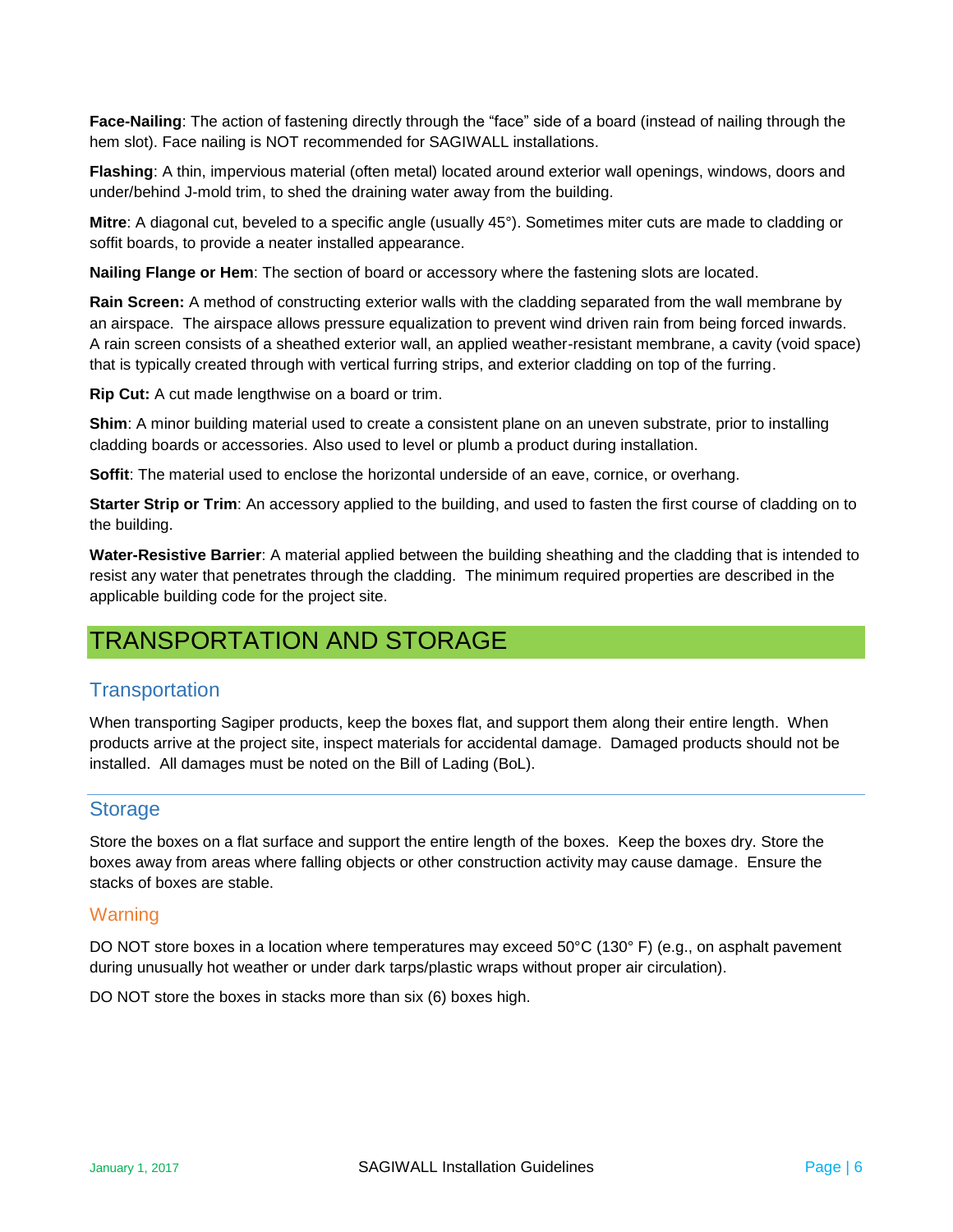# TOOLS AND EQUIPMENT

# Recommended Equipment

| $\Box$ Rubber mallet | $\Box$ Framers square                                                         |
|----------------------|-------------------------------------------------------------------------------|
| $\Box$ Chalk line    | $\Box$ Power drill                                                            |
| $\Box$ Tape measure  | $\Box$ Level                                                                  |
|                      | □ SagiCement (PVC cement), optional □ Mitre saw, carbide blade with 80+ teeth |

# **Warning**

DO NOT use pneumatic nailing guns to fasten SAGIWALL boards. Pneumatic nailing guns frequently break the nailing flange and typically apply too much pressure to allow the boards to expand/contract freely.

# FASTENERS

#### **Screws**

Use an appropriate length, hot-dip galvanized steel or stainless steel screw to fasten the boards through the centre of the pre-drilled nailing flange (fastening slots) to allow for the board horizontal expansion/contraction.



Figure 6, Pan head screw and Self-tapping wafer head screw

 $\Box$  Select screws with length to penetrate 1¼" (32 mm) into solid wood minimum. Pan head screws are recommended for SAGIWALL boards. Wafer head screws are recommended for aluminum trims.

## **Warning**

DO NOT use glue or adhesives of any kind to fasten the strapping or SAGIWALL boards. DO NOT use staples for exterior installations.

DO NOT use electroplated galvanized fasteners. The lifespan of SAGIWALL is extremely long and the fasteners must have at least the same lifespan as the boards.

# PREPARATION

Allow SAGIWALL boards and accessories to completely acclimate to the outside temperature before beginning installation.

#### Shimming

Verify all wall substrates are plumb, square, and even across their surfaces. If a wall sheathing is uneven, install shims to create a flat consistent substrate for the SAGIWALL.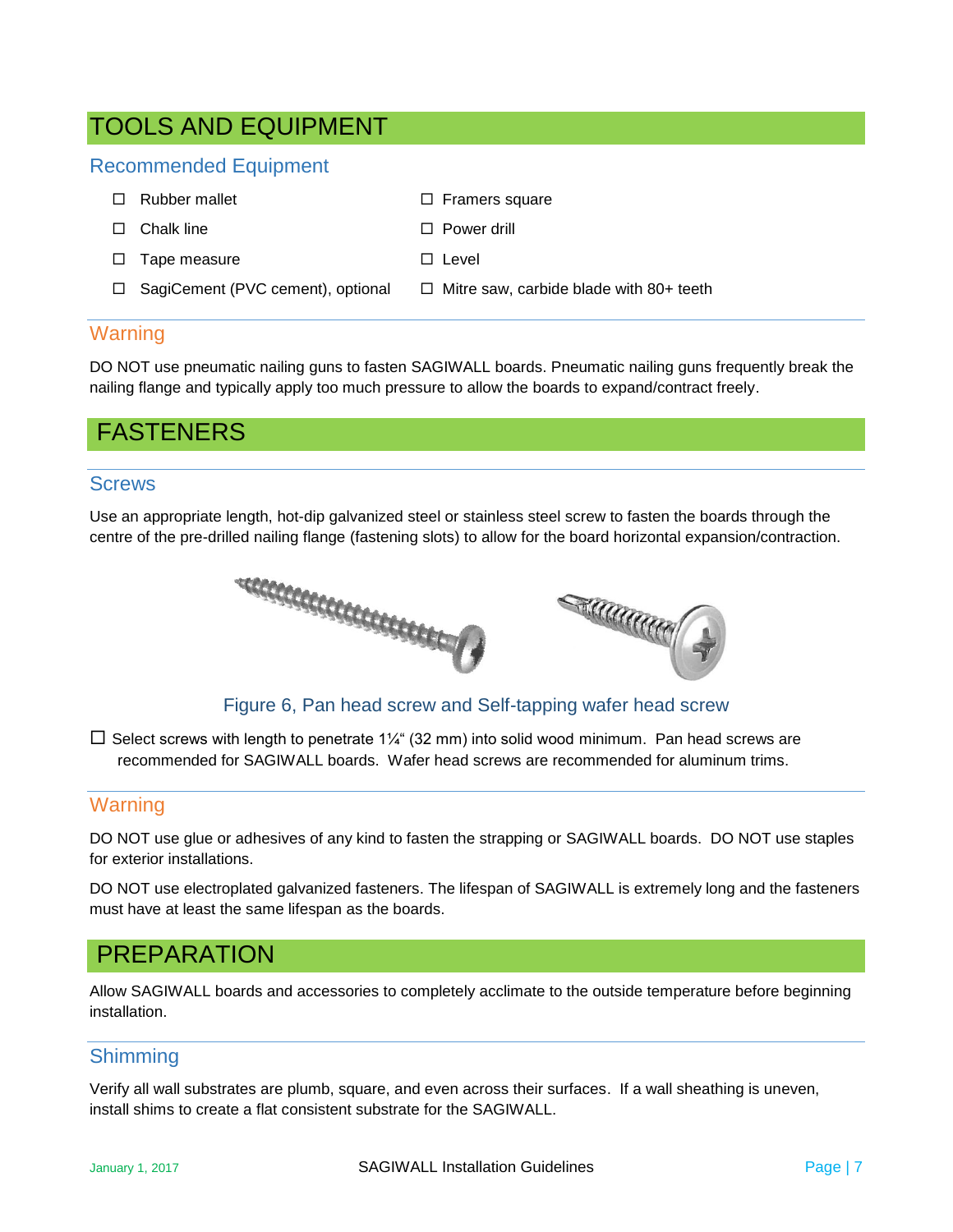## Board Preparation

The factory board ends of most SAGIWALL boards have minor alignment differences. Sometimes the decorative film is shorter or longer than the board core. Prior to installation, remove the excess film or remove the uncoated portion of the board. Boards are always slightly longer than specified length to account for this condition.

## Randomized Board Patterns \*IMPORTANT\*

**SAGIWALL BOARDS ARE MANUFACTURED FROM A LARGE REPEATING PATTERN (48" X 48"), AND ARE PACKAGED SEQUENTIALLY. A BEST PRACTICE IS TO RANDOMLY SHUFFLE THE BOARDS AT THE PROJECT SITE OR PRE-PLAN THE INDIVIDUAL BOARD LOCATIONS, TO MINIMIZE IDENTICAL BOARD PATTERNS LOCATED ADJACENT TO EACHOTHER. WHEN INSTALLING BOARDS ON FEATURE WALLS OR ON LARGE SCALE PROJECTS WITH VAST CLADDING AREAS, PERIODICALLY REVIEW THE BOARD PATTERNS FROM A DISTANCE TO ENSURE A RANDOM APPEARANCE.**

# GENERAL INSTALLATION CONSIDERATIONS



SAGIWALL can be installed directly over a variety of high quality weather-resistant sheet membranes. However, it is recommended that SAGIWALL also be applied over wood strapping or aluminum furring channel to allow for rain screen when installing horizontally in addition to a high-quality membrane.

If installing vertically, the SAGIWALL acts as its own rain screen due to its cellular cavities and ribbed backing, Drill small holes in the bottom of the J-Mold Trim to allow proper drainage, approximately 16" (400 mm) o.c..

Fasten every board to the strapping at 16" (400 mm) o.c..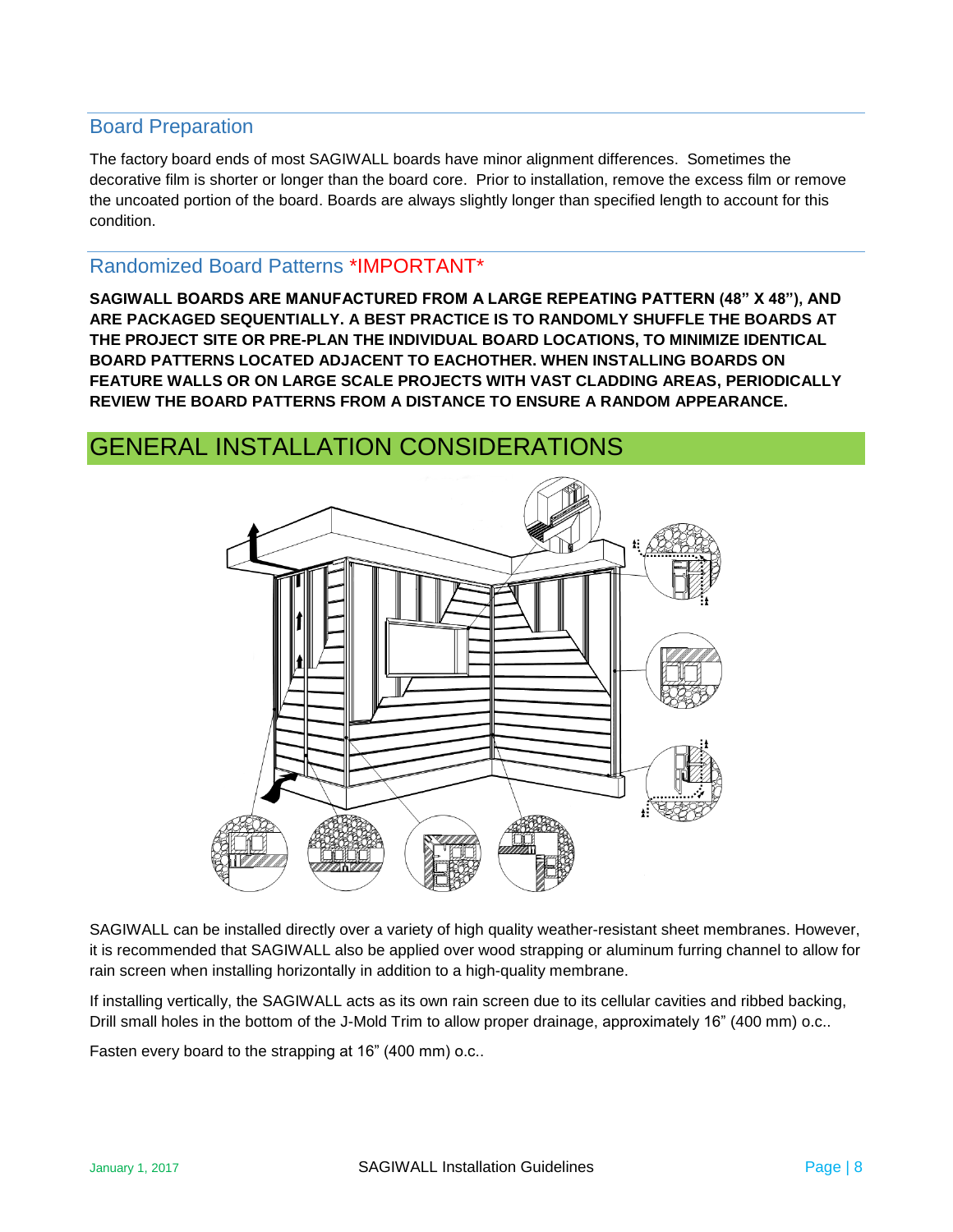



Figure 7, Pressure treated wood strapping Figure 8, Galvanized steel or

aluminum furring channels

Maintain a minimum distance of 3/8" (10 mm) between the end of the SAGIWALL board and the respective accessory (outside corner, H-Mold Trim, or J-Mold Trim). An example is shown in [Figure 2](#page-3-0) where the SAGIWALL board is finished with a J-Mold Trim.

# **Warning**

Rigid foam sheathing as a fastening base for SAGIWALL is NOT recommended.



# Figure 9, Plan detail of SAGIWALL perimeter trim (J-Mold Trim)

When going around doors, windows, or electrical outlets with Sagiper J-Mold Trim, it is recommended to miter the finishing cap butt joints. Use a colour matching Sagiper Touch Up Pen to colorize the mill cut ends.

Typically, join two board ends with an H-Mold Trim. Ensure board butt joints are made over solid wood or strapping to provide secure fastening. Before installation of a vertical H-Mold Trim, install vertical strapping with at least the same width as the H-Mold Trim, in order to later receive the female base of the H-Mold Trim (see [Figure 10\)](#page-8-0).



<span id="page-8-0"></span>Figure 10, Plan detail at H-Mold Trim accessory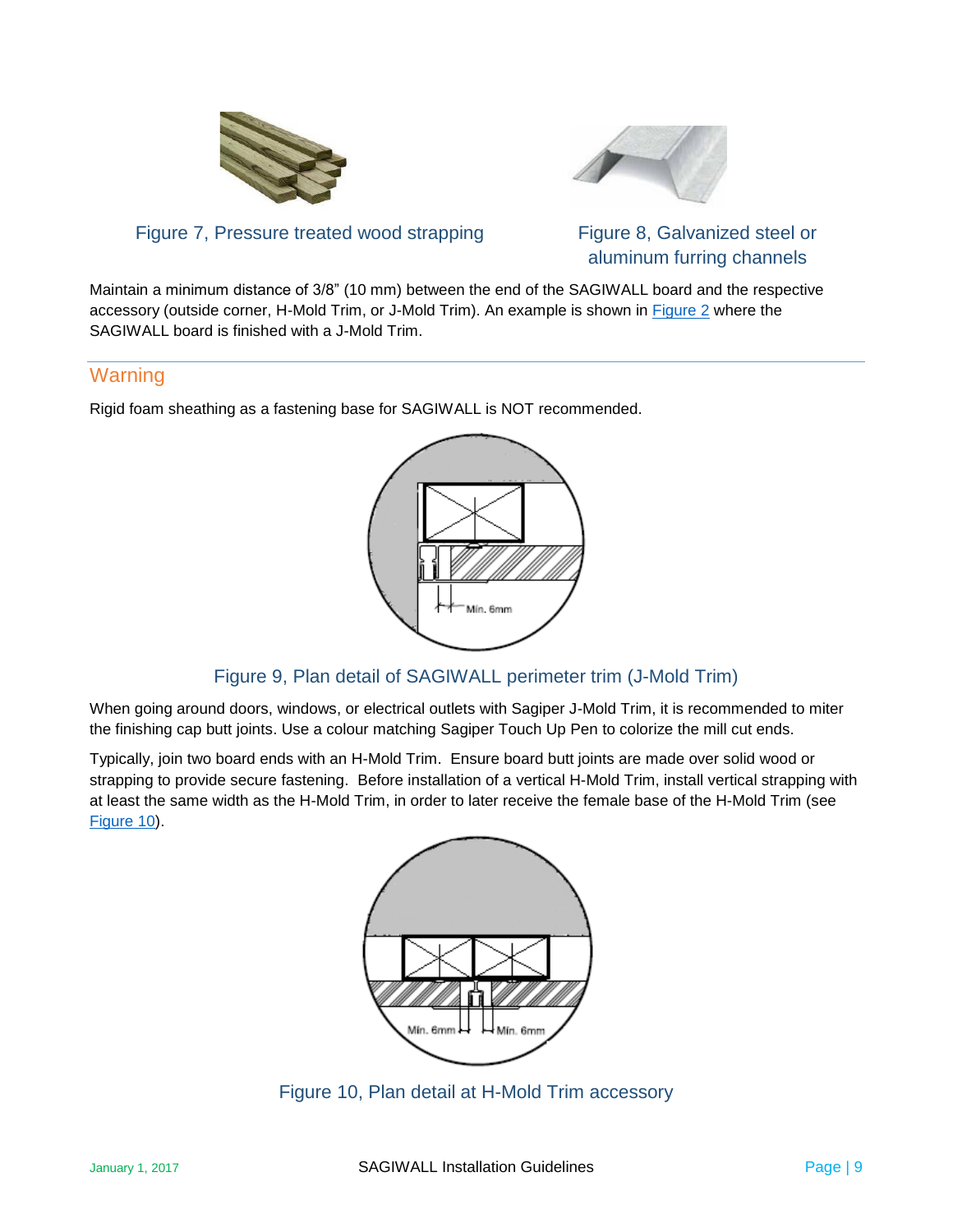It is also recommended to "float" the screw to sit flush with the ridges either side of the pre-drilled fastening slot.

When installing the accessories, fasten the female base trim to the strapping first, then proceed with normal SAGIWALL board installation. Finally, the install the male finishing cap (see [Figure 3\)](#page-3-1) by gently hitting into place with a rubber mallet to achieve an aesthetically pleasing finish. A temporary smooth separating material may be used to distribute the impact force of the mallet, and prevent dents in the male finishing cap.

## Important Temperature Considerations

**Important**: During the entire installation process, it's critical that each cladding component is allowed to freely expand and contract with the changes in temperature. Improperly installed components that restrict this expansion/contraction will buckle or warp. Unlike wood, SAGIWALL will not swell when exposed to moisture.

Where two walls meet at a corner, make a mitre cut at the SAGIWALL board ends, as shown in [Figure 11.](#page-10-0) Leave 3/8" (10 mm) to allow for thermal expansion, when installing in moderate to cool temperatures. If installing in warmer temperatures, it is important to be cognisant of thermal contraction and leave less than 3/8" (10 mm).

Give special consideration to any south facing SAGIWALL area that is exposed to high reflectance from large areas of light colored pavement. These areas may be exposed to higher seasonal temperature changes than the remainder of the building. Similarly, SAGIWALL areas exposed to high window reflectance may expand/contract more than other cladding areas.

## **Examples**

- $□$  SAGIWALL boards have a coefficient of thermal expansion/contraction of 5 x 10<sup>-5</sup> m/(m<sup>o</sup>C). As an example, in a city that has a seasonal high-low temperature range from -30°C to +30°C, the cladding will be exposed to a typical temperature change of 60 degrees Celsius total. A nominal 19' (5,790 mm) long SAGIWALL board will experience a change in length seasonally of 11/16" (17 mm). This does not harm the product.
- $\Box$  Another example is with a temperature change of 28°C a 10' (3,050 mm) SAGIWALL board will change 3/16" (4.5 mm) in length. Keep in mind the temperature of the board at the time it is cut is a factor in the board's length on the coldest day and warmest day. In this example, if the board is initially cut outdoors (at - 3°C) then that board can be expected to only expand, and won't contract. These are important considerations for the determining the appropriate gap allowance at board ends.
- $\Box$  SAGIWALL aluminum accessories have a coefficient of thermal expansion/contraction of 2 x 10<sup>-5</sup> m/(m<sup>o</sup>C). As an example, in a city that has a seasonal high-low temperature range of -20°C to +28°C, the cladding will be exposed to a typical temperature change of 48 degrees Celsius total. A nominal 19' (5,790mm) long SAGIWALL J-Mold Trim will experience a change in length seasonally of ¼" (6 mm). This does not harm the product. The temperature of the board at the time it is cut is a factor in that board's length on the coldest day and warmest day.

If the distance between the corner and the last fastening point is significant, install a screw in the closest pre-drilled fastening slot to the corner of the wall.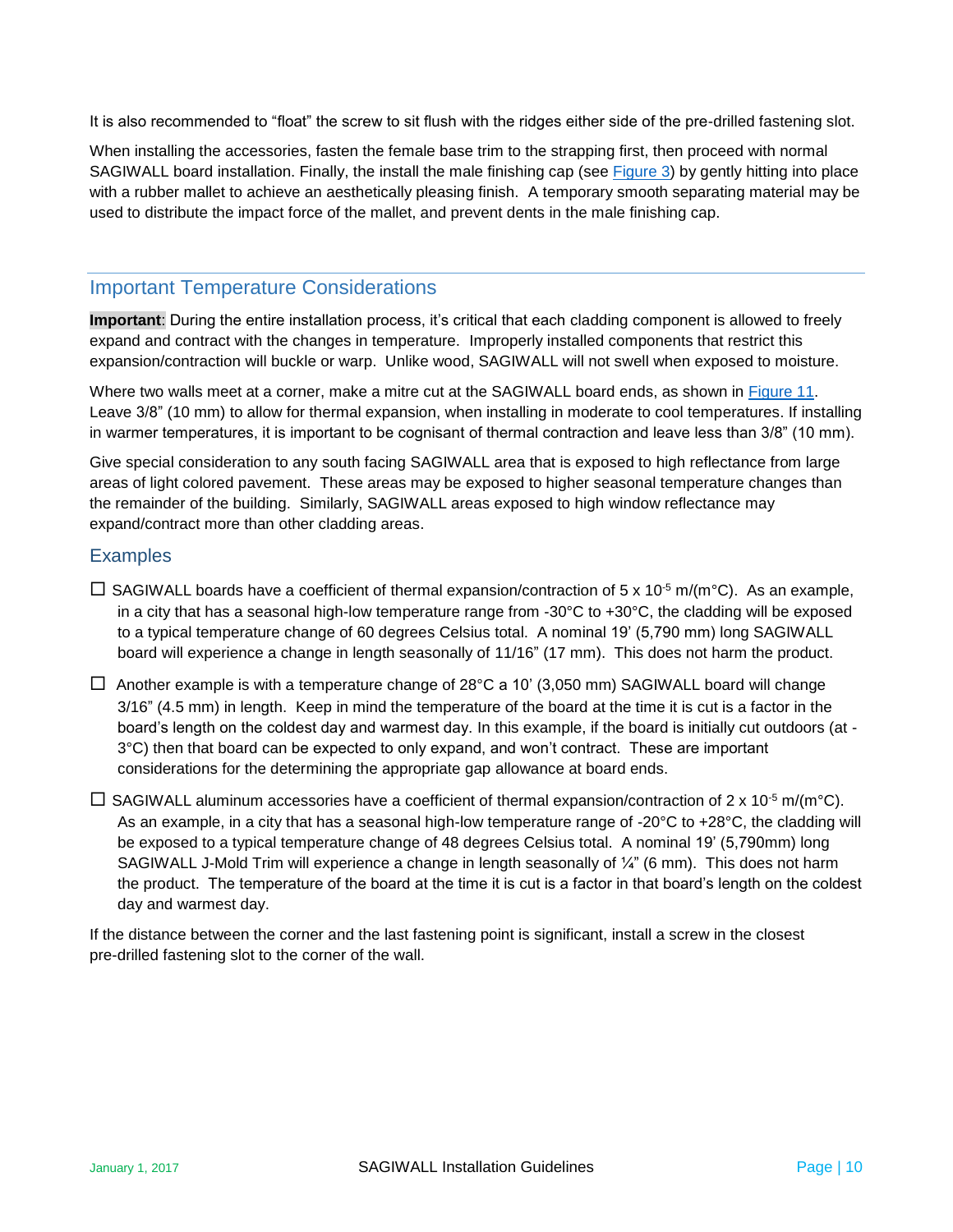

Figure 11, Plan detail at outside corner with Figure 12, Plan detail at inside corner with Outside Corner Trim J-Mold Trims



# <span id="page-10-0"></span>Warranty Considerations

# Material Compatibility Issues

All PVC products are incompatible with asphaltic products, and must never be in direct contact with each other. If these materials are accidentally in contact, compounds from the asphaltic material will leach into the PVC product and weaken and/or discolor the PVC product. If an asphalt material touches a PVC product, it must be cleaned immediately or the surface could be permanently "stained". Solvents are not recommended for cleaning PVC. Fortunately, these situations are avoidable with proper planning, are not valid cause for a warranty claim.

# Code Compliance

The applicable Building Code and Fire Code are determined based on the project site location, and as there are many different codes in Canada and the USA, and as Building Codes are regularly updated, Sagiper North America can't address all code related information in this guide. It is the responsibility of the project design authority, architect, installer, and/or contractor to understand the applicable code and install exterior envelope products in accordance with those codes. The requirements of local Building Codes must always be observed, as a minimum requirement. Some code related issues to consider include the following:

 $\Box$  The required flammability qualities of cladding materials are indicated in building code. The most current test results of Sagiper products are available on their website [www.sagipernorthamerica.com.](http://www.sagipernorthamerica.com/)

 $\Box$  For small buildings/residential the minimum distance from the lowest SAGIWALL board to grade is indicated in the building code.

# Ventilation with Rain Screen

Vertical furring installed on top of the building air barrier membrane is recommended to provide a "rain screen" and a vented space to facilitate drying.

Leave a minimum clear space of 3/8" (10 mm) between the lowest edge of the SAGIWALL board and the exterior finished grade, decking, or concrete (see [Figure 14\)](#page-11-0). Local Building Code requirements may require a larger distance. Also, leave a minimum clear space of 3/8" (10 mm) between the uppermost board and the underside of the soffit (see [Figure](#page-11-0) 13), so that the cladding remains ventilated.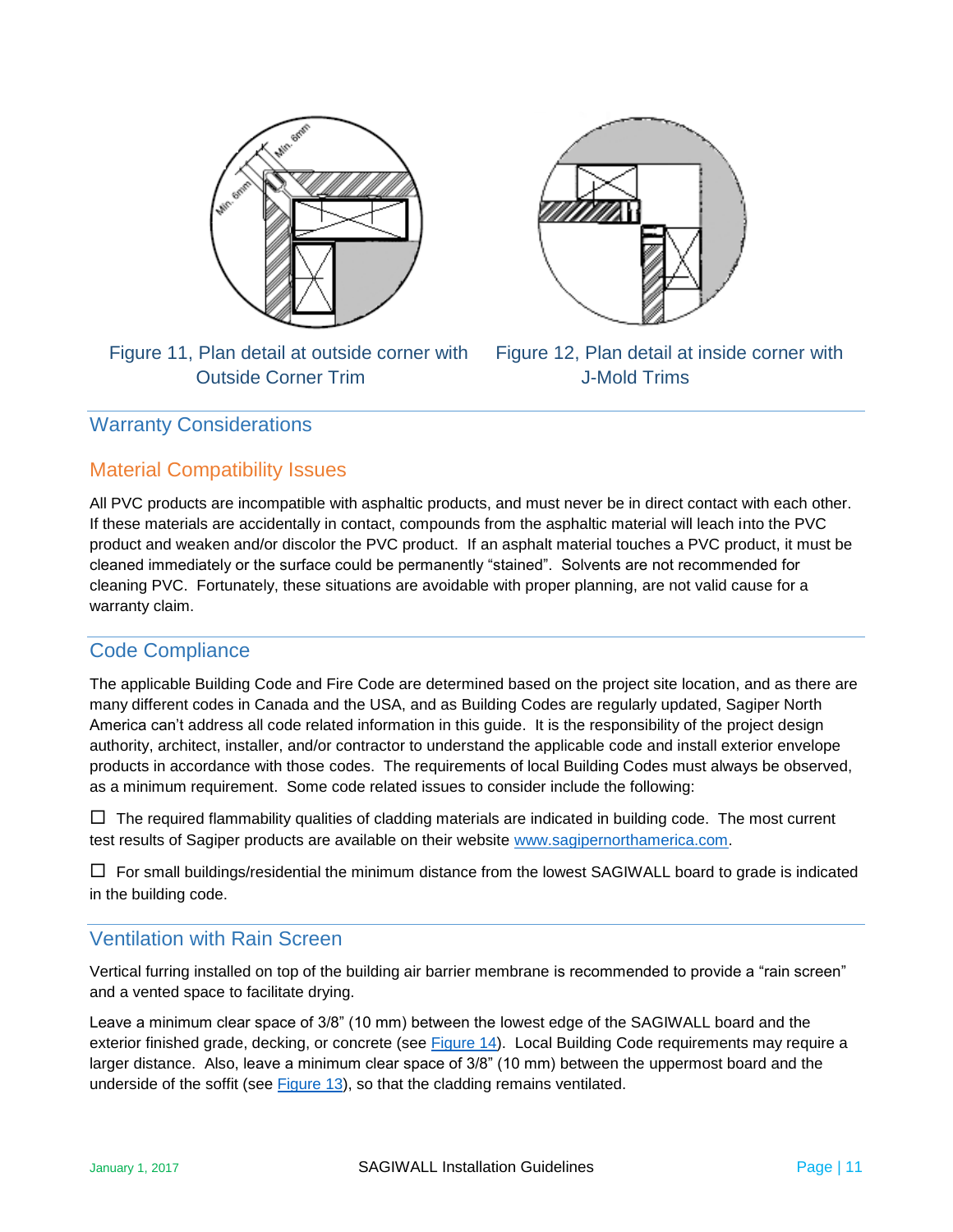

<span id="page-11-0"></span>The figure below illustrates horizontal SAGIWALL boards. The dashed line indicates the ventilation pathway, and the SAGIWALL boards are fastened to the vertical strapping.



Figure 15, Section detail at wall assembly with horizontal boards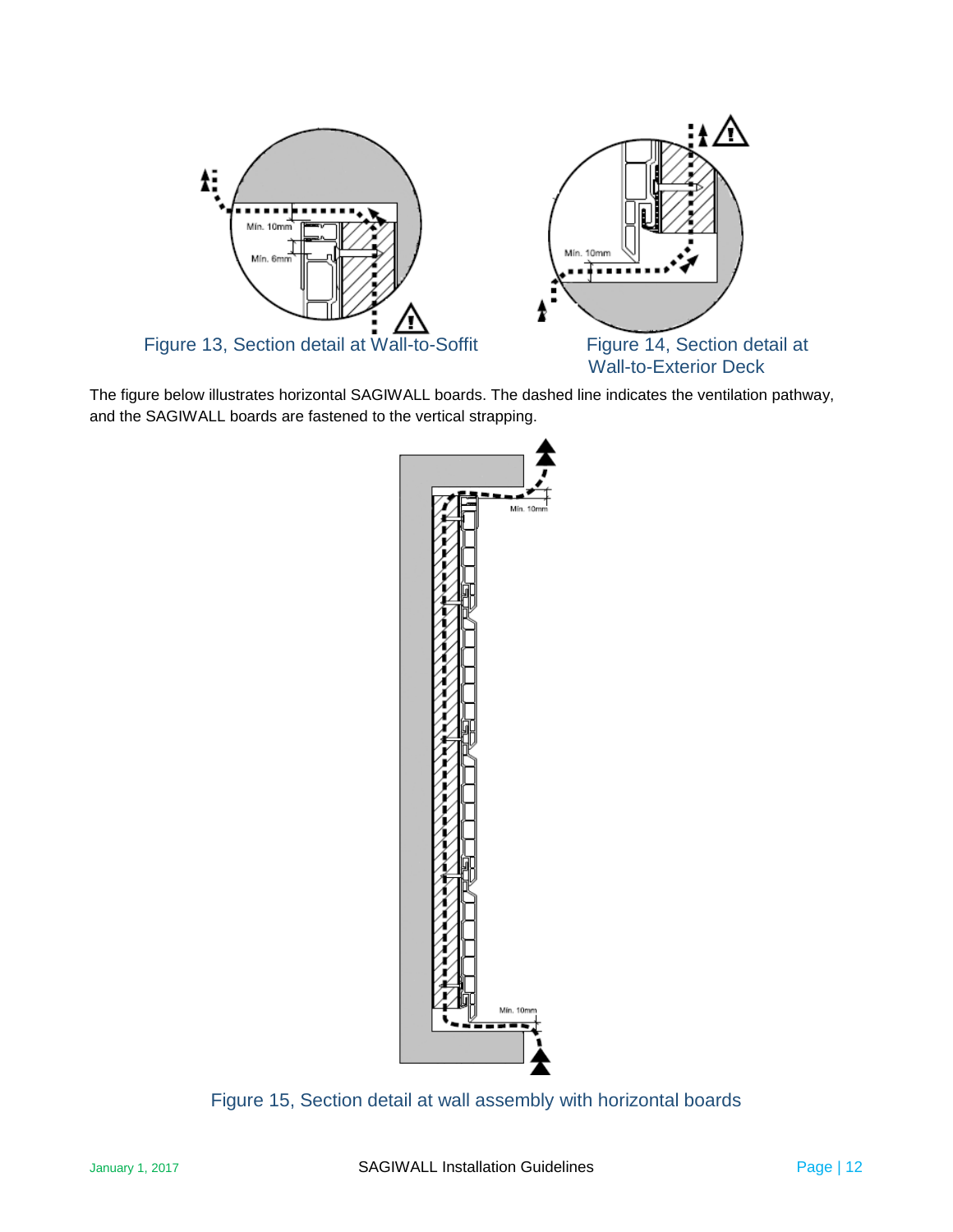# Cutting SAGIWALL Boards

All PVC is softer in warmer temperatures and more brittle in colder temperatures. Generally, in colder temperatures push circular saws more slowly to avoid chipping the board. Use a carbide blade with 80+ teeth.

# Flashing and Penetrations

Proper flashing at windows, doors, penetrations in cladding, and similar interruptions in cladding are critical to an exterior wall assembly. The focus of this guide isn't flashing recommendations, and is the responsibility of the project's design authority and local Building Code.

## Installation at Corners

Where two walls meet at a corner, make a mitre cut at the SAGIWALL board ends, as shown in [Figure 12.](#page-10-0) When installing in moderate-to-cool temperatures, leave 3/8" (10 mm) to allow for thermal expansion. When installing in warmer temperatures, it is important to be cognisant of thermal contraction and leave less than 3/8" (10 mm).

If the distance between the corner and the last fastening point is significant, a screw should be fastened in the closest pre-drilled fastening slot to the corner.

Refer to [Figure 12.](#page-10-0)

# HORIZONTAL INSTALLATION AT EXTERIOR WALLS

#### Step 1

Place a level guideline with chalk around the entire building, where the Starter Strip will be installed.

# Step 2

Install Starter Strips at the bottom of all the cladding areas. Confirm the Starter Strips are not fastened too tightly, and can freely move horizontally. If the J-Mold Trim is used in lieu of the Starter Strip, drill drainage holes in the bottom of the J-Mold Trim at 16" (400 mm) o.c..

# Step 3

Install flashings at all windows, doors, louvers, electrical boxes, hose bibs, wall mounted light fixtures, and at other penetrations of the cladding.

#### Step 4

Install all the Outside Corner Trims. Where more than one Outside Corner Trim is required on a single building corner, provide a gap between trims to allow for expansion/contraction to allow for temperature changes. Do not install the male finishing cap at this time.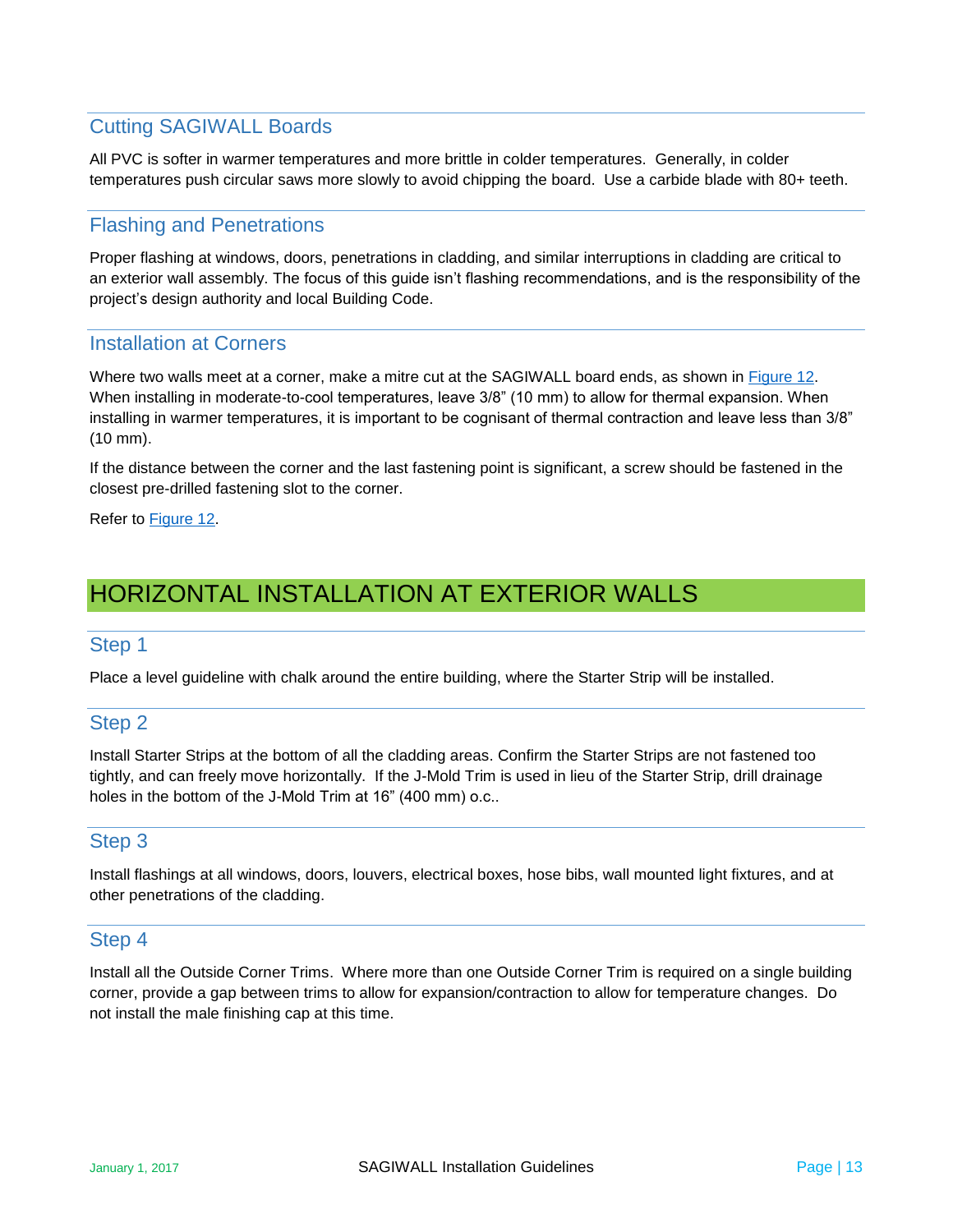# Step 5

Install H-Mold Trims vertically, located at the ends of each horizontal board, and allowing for proper expansion/contraction gaps. Do not install the male finishing cap at this time.

# Step 6

Install J-Mold Trims at inside corners, where SAGIWALL boards abut other cladding materials, at the perimeter of windows, doors, and other materials penetrating SAGIWALL cladding. Do not install the male finishing caps at this time.

# Step 7

Install the lowest course of boards on the Starter Strip and fasten through the middle of the slots. Install a few additional board courses, and check that the boards are level. Check the proper gap allowances are maintained at the ends of each board within each course. Check the ends of adjacent boards align horizontally (a board should not be noticeably higher or lower than the adjacent board).

Install the remaining boards. Every few courses check for level and that adjacent boards are aligned horizontally.

# **Warning**

Installing a screw through a nailing slot at one slot end (rather than the slot middle) will not allow the board to properly expand/contract.

# Step 8

Install the male finishing caps of the SAGIWALL trims.

# VERTICAL INSTALLATION AT EXTERIOR WALLS

Installation recommendations for vertical installations are the same as horizontal installations, with a few extra considerations. When installing the SAGIWALL boards vertically, the Starter Strip is not required.

# Step 1

Install flashings at all windows, doors, louvers, electrical boxes, hose bibs, wall mounted light fixtures, and at other penetrations of the cladding.

#### Step 2

Install all the Outside Corner Trims. Where more than one Outside Corner Trim is required on a single building corner, provide a gap between trims to allow for expansion/contraction to allow for temperature changes. Do not install the male finishing cap at this time.

#### Step 3

Install H-Mold Trims horizontally, located at the ends of each horizontal board, and allowing for proper expansion/contraction gaps. Do not install the male finishing cap at this time. Give consideration to where this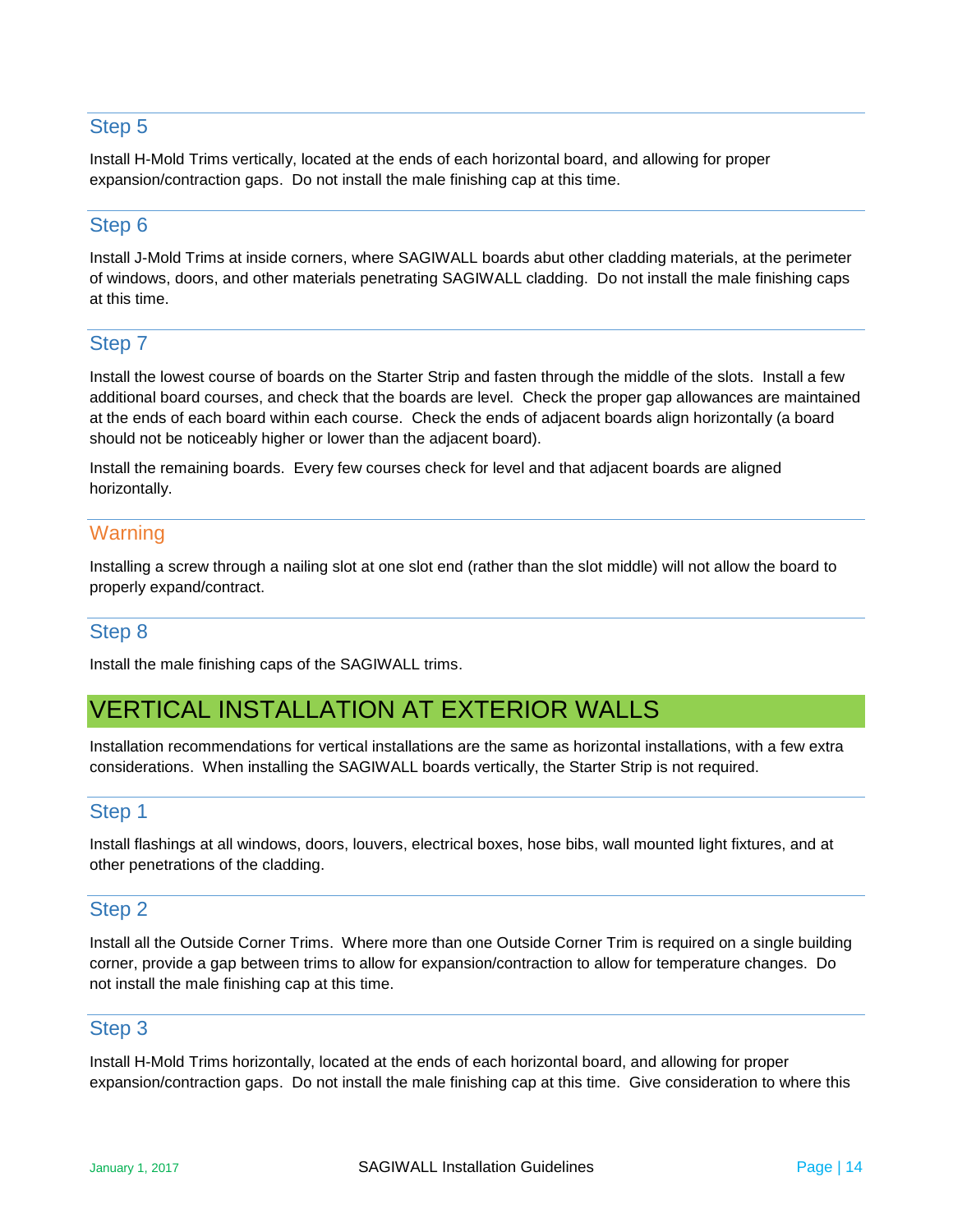trim will be located, relative to other significant wall features. It may be desirable to align this trim with other wall elements.

# Step 4

Install J-Mold Trims at inside corners along base perimeter drainage holes should be drilled into the base of the female trim 16" (400 mm) o.c., where SAGIWALL boards abut other cladding materials, at the perimeter of windows, doors, and other materials penetrating SAGIWALL cladding. Do not install the male finishing caps at this time.

# Step 5

Install the first vertical course of boards beginning at an Outside Corner Trim or J-Mold Trim, and fasten through the middle of the slots. One exception is at the uppermost fastener location of each vertical board, fasten through the uppermost end of this slot. This will allow for the board to expand/contract only downwards from this fastening point.

Install a few additional board courses, and check that the boards are plumb. Check the proper gap allowances are maintained at the ends of each board within each course. Check the ends of adjacent boards align vertically (a board should not be noticeably left or right from the board below).

Install the remaining boards. Every few courses check for plumb and that adjacent boards are aligned vertically.

# **Warning**

Installing a screw through a nailing slot at one slot end (rather than the slot middle) will not allow the board to properly expand/contract.

# Step 6

Install the male finishing caps of the SAGIWALL trims.

# CARE AND MAINTENANCE

Although all cladding products will get dirty over time, a heavy rain will naturally clean most of it. SAGIWALL maintenance is very simple, needing only a simple cleaning with a sponge or damp cloth. When dirt has become noticeable wash it with an ordinary garden hose. Detergent or other types of non-abrasive cleaning products may also be used.

Before using any cleaning product, carefully read the cleaning product's instructions, and test it on a small inconspicuous area or on a scrap piece to see results.

# **Warning**

SAGIWALL does not require any surface treatments, such as the application of surface sealers or coatings.

DO NOT use a stiff bristle brush or abrasive cleaner, which may change the gloss of the cladding.

DO NOT use abrasive products to clean SAGIWALL.

DO NOT use power washers for cleaning.